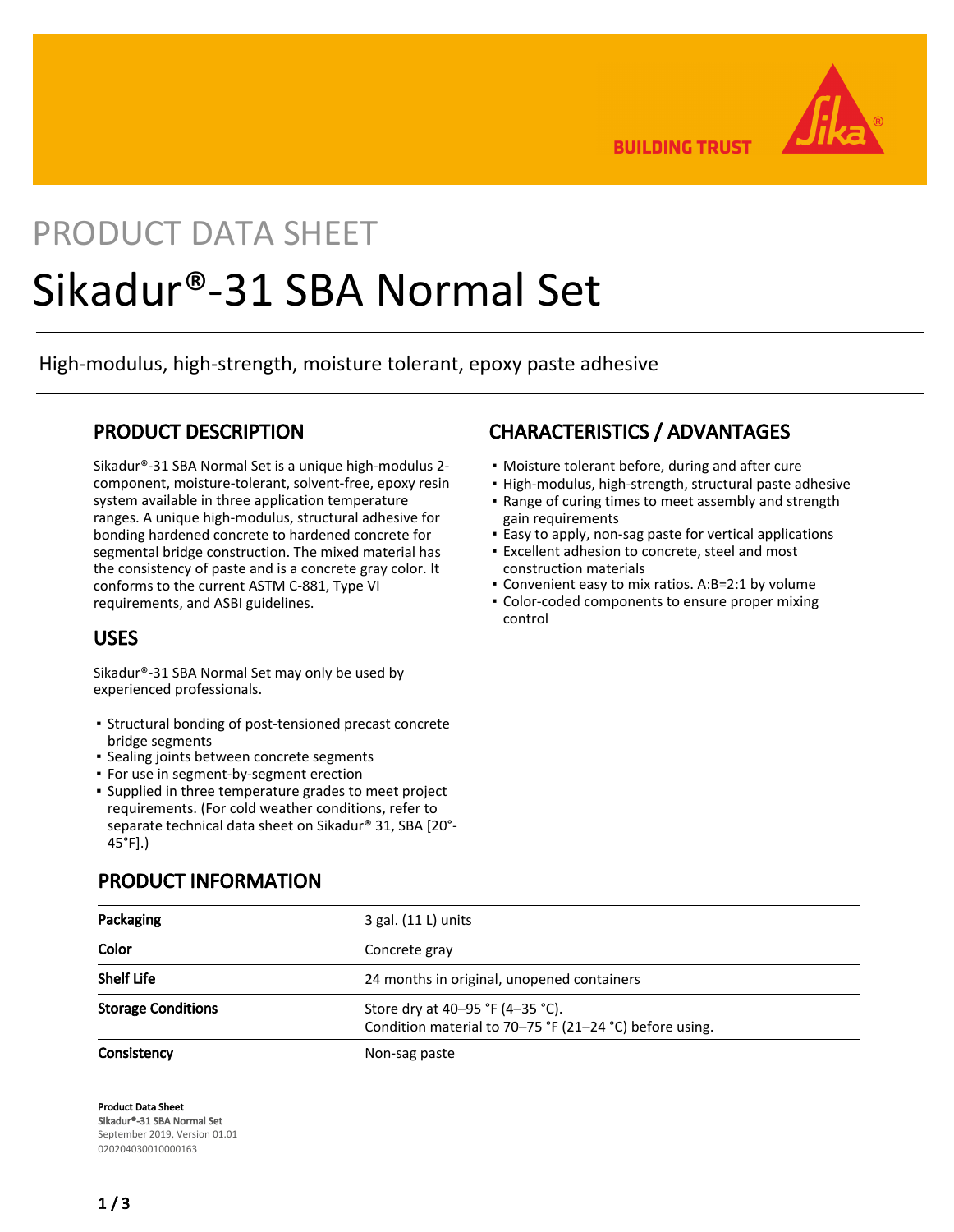## TECHNICAL INFORMATION

| <b>Compressive Strength</b>        |                            | <b>SBA NS</b><br>40–60 $^{\circ}$ F<br>(4–15 °C) | <b>SBA NS</b><br>55–95 $\degree$ F<br>$(13 - 35 °C)$    | <b>SBA NS</b><br>$80 - 115$ °F<br>(27–46 °C)    | (ASTM D-695) |
|------------------------------------|----------------------------|--------------------------------------------------|---------------------------------------------------------|-------------------------------------------------|--------------|
|                                    | 24 hours                   | 2,000 psi<br>(13.8 MPa)                          | 2,000 psi<br>(13.8 MPa)                                 | 2,000 psi<br>(13.8 MPa)                         |              |
|                                    | 48 hours                   | 6,000 psi<br>(41.3 MPa)                          | 6,000 psi<br>(41.3 MPa)                                 | 6,000 psi<br>(41.3 MPa)                         |              |
| Tensile Adhesion Strength          | <b>Bond Strength</b>       |                                                  | <b>Hardened Concrete to</b><br><b>Hardened Concrete</b> |                                                 | (ASTM C-882) |
|                                    | 2 day (moist cure)         |                                                  | 1,000 psi, minimum<br>(6.9 MPa)                         |                                                 |              |
| <b>Heat Deflection Temperature</b> | <b>ASTM C-881</b><br>Spec. | <b>SBANS</b><br>40–60 $^{\circ}$ F<br>(4–15 °C)  | <b>SBANS</b><br>$55 - 95$ °F<br>$(13 - 35 \text{ °C})$  | <b>SBANS</b><br>$80 - 115$ °F<br>$(27 - 46 °C)$ | (ASTM D-648) |
|                                    | $>120$ °F<br>(49 °C)       | $>120$ °F<br>(49 °C)                             | $>120$ °F<br>(49 °C)                                    | > 120 °F<br>(49 °C)                             |              |

## APPLICATION INFORMATION

| <b>Mixing Ratio</b> | <b>Product name</b><br>$4 - 15$ °C)                      | Normal Set (40–60 °F,                                                      |                                                                                                | Temperature Range<br>40-60 °F (4-15 °C)                 |  | Mix Ratio<br>2:1, A:B by volume                                     |  |  |
|---------------------|----------------------------------------------------------|----------------------------------------------------------------------------|------------------------------------------------------------------------------------------------|---------------------------------------------------------|--|---------------------------------------------------------------------|--|--|
|                     | $13 - 35$ °C)                                            | Normal Set (55-95 °F,                                                      |                                                                                                | 55-95 °F (13-35 °C)                                     |  | 2:1, A:B by volume                                                  |  |  |
|                     | $27 - 46$ °C)                                            | Normal Set (80–115 °F,                                                     |                                                                                                | 80-115 °F (27-46 °C)                                    |  | 2:1, A:B by volume                                                  |  |  |
| Coverage            |                                                          | Approximately 12 ft <sup>2</sup> /gal. or 36 ft <sup>2</sup> /3 gal. unit. |                                                                                                |                                                         |  |                                                                     |  |  |
| Pot Life            | <b>SBA NS 40-60 °F</b><br>(4–15 °C)<br>~60 min           | ~60 min                                                                    | SBA NS 55-95 °F<br>SBA NS 80-115 °F<br>(13–35 °C)<br>$(27 - 46 \degree C)$<br>$^{\sim}$ 60 min |                                                         |  | (ASTM C-881)                                                        |  |  |
| <b>Open Time</b>    | <b>SBA NS 40-60 °F</b><br>$(4-15 °C)$<br>1 h<br>1000 psi | SBA NS 55-95 °F<br>(13–35 °C)<br>1 h<br>$1000$ psi                         |                                                                                                | SBA NS 80-115 °F<br>$(27 - 46 °C)$<br>1 h<br>$1000$ psi |  | (ASTM C-881,<br>contact strength<br>after open time, 2<br>day, psi) |  |  |
|                     | (6.9 MPa)                                                | (6.9 MPa)                                                                  |                                                                                                | (6.9 MPa)                                               |  |                                                                     |  |  |

## APPLICATION INSTRUCTIONS

### SUBSTRATE PREPARATION

Surface must be clean and sound. It may be dry or damp, but free of standing water and frost. Remove dust, laitance, grease, curing compounds, impregnations, waxes, foreign particles, disintegrated materials and any other contaminants.

### MIXING

Pre-mix each component. Wear chemical resistant

Product Data Sheet Sikadur®-31 SBA Normal Set September 2019, Version 01.01 020204030010000163

gloves and safety goggles. Mix all of Part 'A' with all of Part 'B'. Mix thoroughly for a minimum of 3 minutes with a low-speed (400–600 rpm) drill fitted with a mixing Sika paddle until a uniform gray color is achieved. Scrape down the sides of the mixing pail and ensure there are no streaks of unmixed epoxy before applying. Mix only that quantity which can be used within its pot life.

### APPLICATION METHOD / TOOLS

Apply the neat mixed Sikadur®-31 SBA Normal Set to the concrete surface using a trowel, spatula or glove protected hand; work into surface, especially if it is



**BUILDING TRUST**